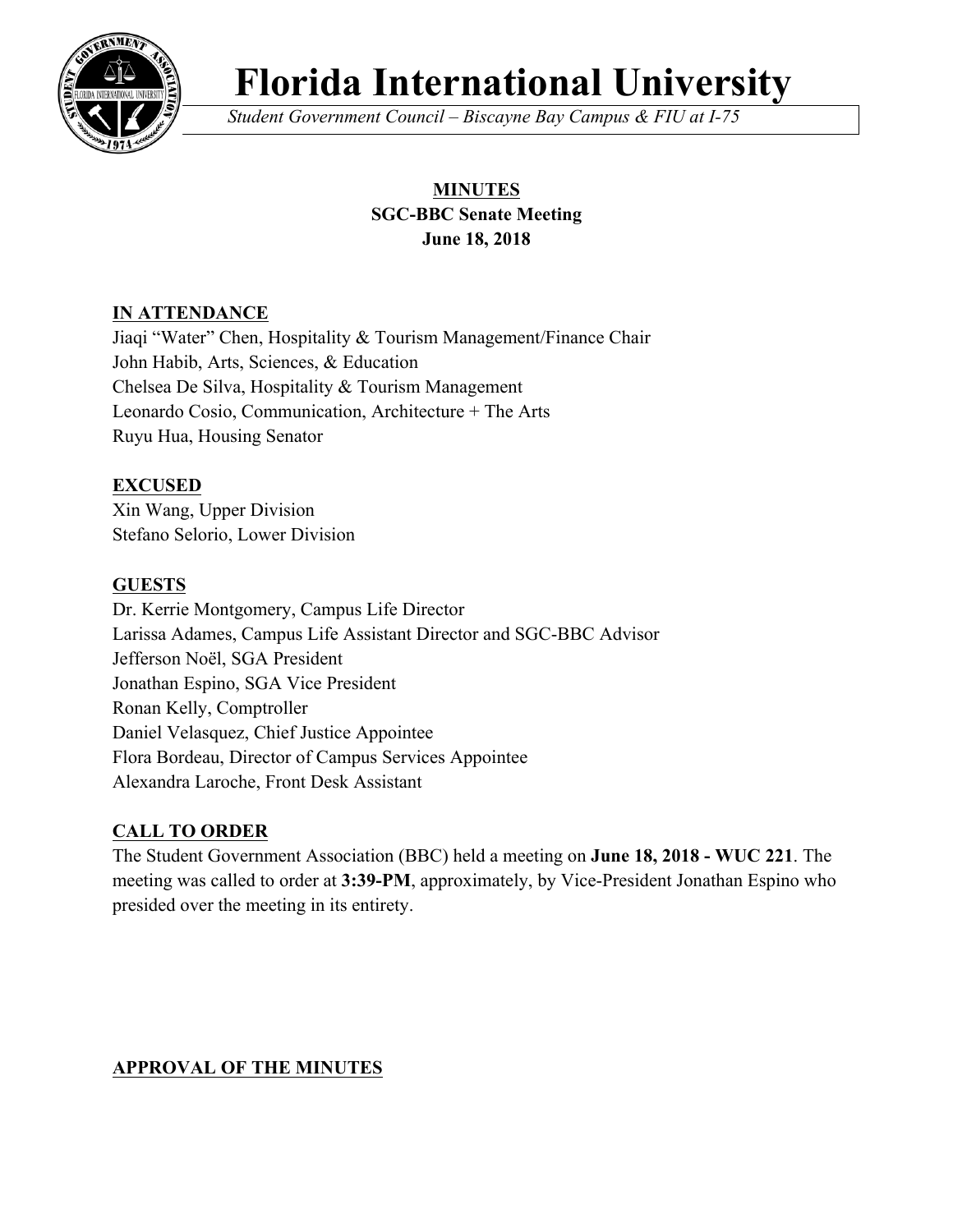A motion to approve the minutes of June  $4<sup>th</sup>$ , 2018 was made by Senator Chen and seconded by Senator Habib.

By a unanimous decision the motion was passed.

# **VICE PRESIDENT REPORT**

Vice President Espino…

- Welcomed everyone to the meeting and informed the Senate of all the appointments that are to take place according to the agenda–Chief Justice, Director of Campus Services, Speaker, Speaker Pro Tempore and Chair appointments.
- Stated that the previous vice president, Meredith Marseille, shared her transition manual with him and will be reviewing and working on the items listed in the manual.
- Informed the Senate that they will receive a more detailed update on the Reflexology path from Ms. Adames, and that he will be creating a club for this project which will involve both MMC and BBC councils. It was also added that Dr. DeSantis was contacted regarding this club to provide a faculty representative.
- Clarified that the club he is creating is not one of his own project but one that was listed on the former vice president Marseille's transition manual.

## **ADVISOR REPORT**

Ms. Adames…

● Explained that next week the Reflexology path will be installed next to panther plaza and volunteers will be needed to assist with that. She also added that Elizabeth Marazita and Michael Spano asked five individuals to bring stones.

> Senator Cosio stated that we should reach out to the Student Ambassadors for help.

- Stated that tomorrow–June 19, 2018–the Student Government Association office will participate in the event, Midday Mayhem, in which the office will be offering food– chicken and waffles– and giveaways to students as a part of the early fall week of welcome events.
- Reminded the senate that the retreat will take place this friday–June  $22<sup>nd</sup>$ ,  $2018$  and saturday–June  $23<sup>rd</sup>$ , 2018. The council will have breakfast at 8:30am and will leave at 9:00am to MMC.
- Stated that any council member who has not yet submitted the forms on orgsync should do so as soon as possible, resumes, member info sheet, and bio should be completed.
- Stated that the Midday Mayhem would be a great opportunity for recruitment and encouraged the senate to participate in that event.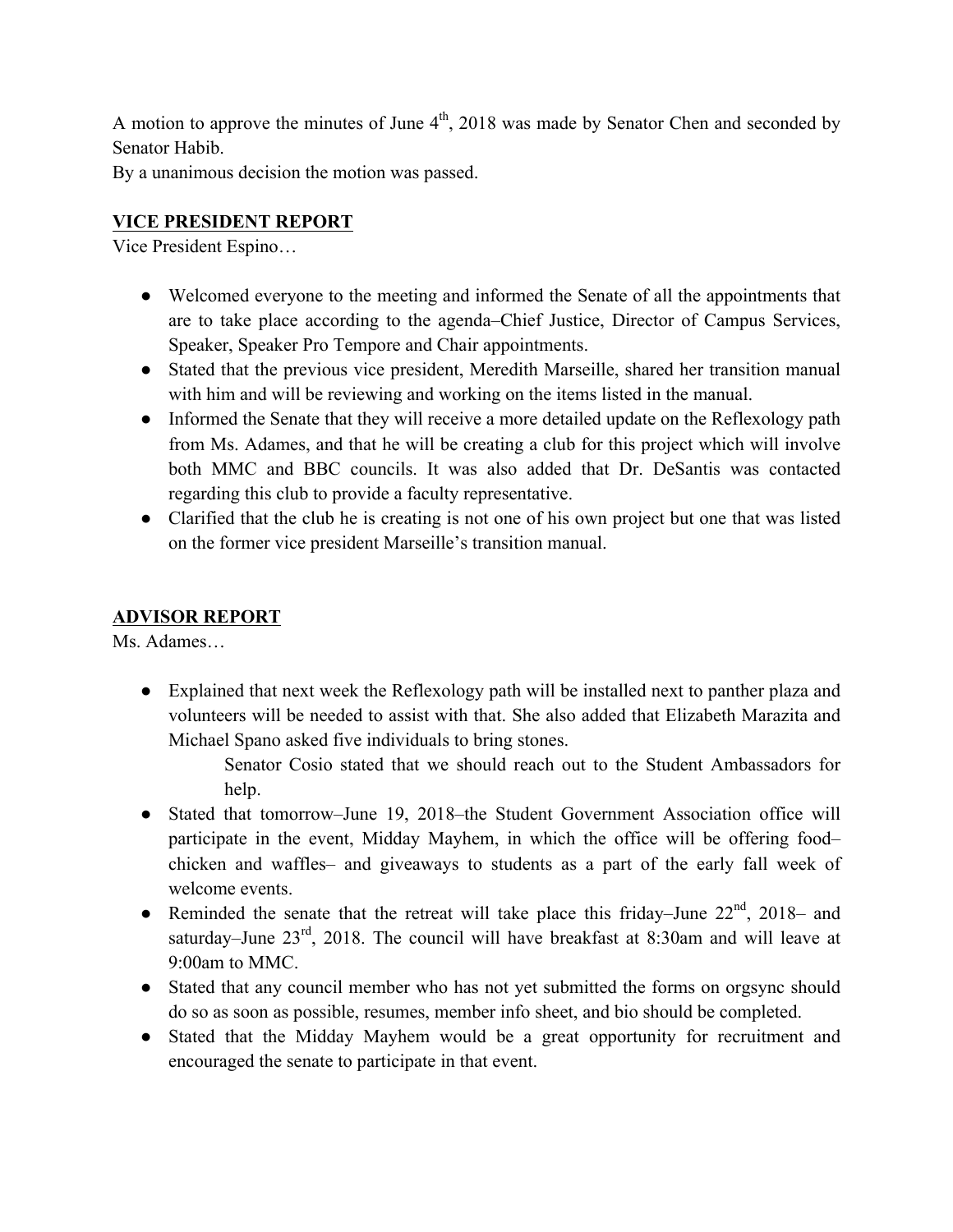Dr. Kerrie Montgomery…

• No report.

# **FINANCE CHAIR REPORT**

Senator Chen...

- Informed the Senate that she met with the MMC Finance Chair Javier Ortiz and SGA BBC Comptroller, Ronan Kelly, to review the request forms. They are revising the forms with the goal of simplifying it and shortening the process.
- Stated that she has already received a finance request but will not be processing it until July 1st, but in the meantime she will be following up with the student who requested funding.
- Informed the council that she currently does not have any members for the finance committee, and if anyone was interested to contact her.

## **OLD BUSINESS**

## **A. Approval of Minutes**

The Senate Minutes of June 4<sup>th</sup>, 2018 were reviewed by the Senate. For the motions made refer to "Approval of Minutes".

## **B. Senate Resolution 2018.0014**

President Noël took a moment to thank the senate for approving the Senate Resolution 2018.0013 last meeting.

President Noël presented the second reading of the Senate Resolution 2018.0014.

Senator Cosio moved to amend Senate Resolution 2018.0014 to add a time limit to this academic year.

Senator Habib seconded the motion.

By a unanimous vote the motion was passed.

Senator Cosio moved to approve Senate Resolution 2018.0014–In support of printing resumes on resume paper for Florida International University Students–as amended. Senator DeSilva seconded the motion.

Roll Call Vote: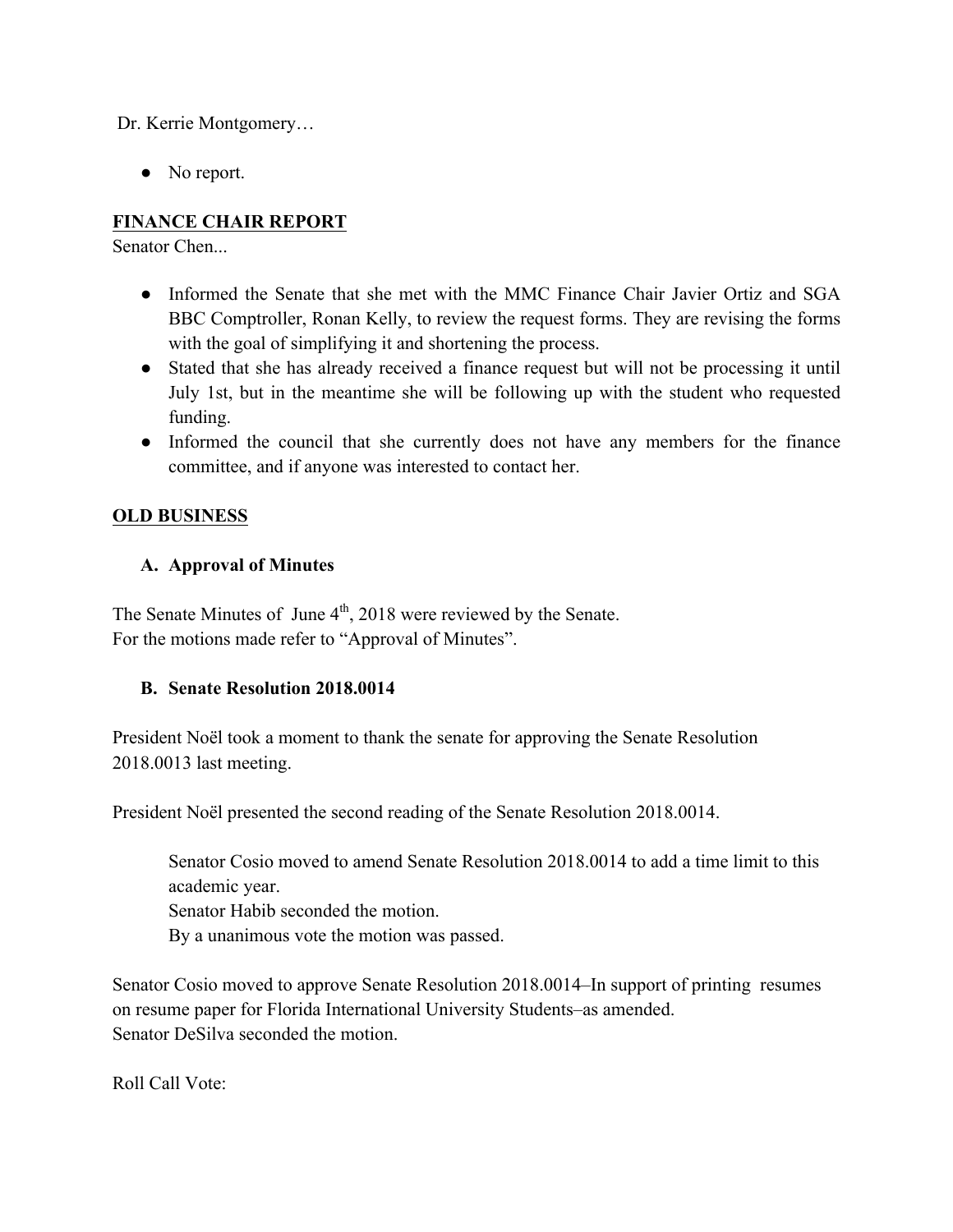Jiaqi "Water" Chen–Yay John Habib–Yay Chelsea De Silva–Yay Leonardo Cosio–Yay Ruyu Hua–Yay

By a vote of 5/0/0, the Senate Resolution 2018.0014–In support of printing resumes on resume paper for Florida International University Students– was approved.

## **NEW BUSINESS**

#### **A. Appointments**

#### **I. Daniel Velasquez – Chief Justice**

Daniel Velasquez presented himself to the senate.

Senator Chen moved to appoint Daniel Velasquez as Chief Justice. Senator Habib seconded the motion.

Roll Call Vote:

Jiaqi "Water" Chen–Yay John Habib–Yay Chelsea De Silva–Yay Leonardo Cosio–Yay Ruyu Hua–Yay

By a vote of 5/0/0, Daniel Velasquez was appointed as Chief Justice.

## **II. Flora Bordeau – Director of Campus Services**

Flora Bordeau presented herself to the senate.

Senator De Silva moved to appoint Flora Bordeau as Director of Campus Services. Senator Cosio seconded the motion.

Roll Call Vote:

Jiaqi "Water" Chen–Yay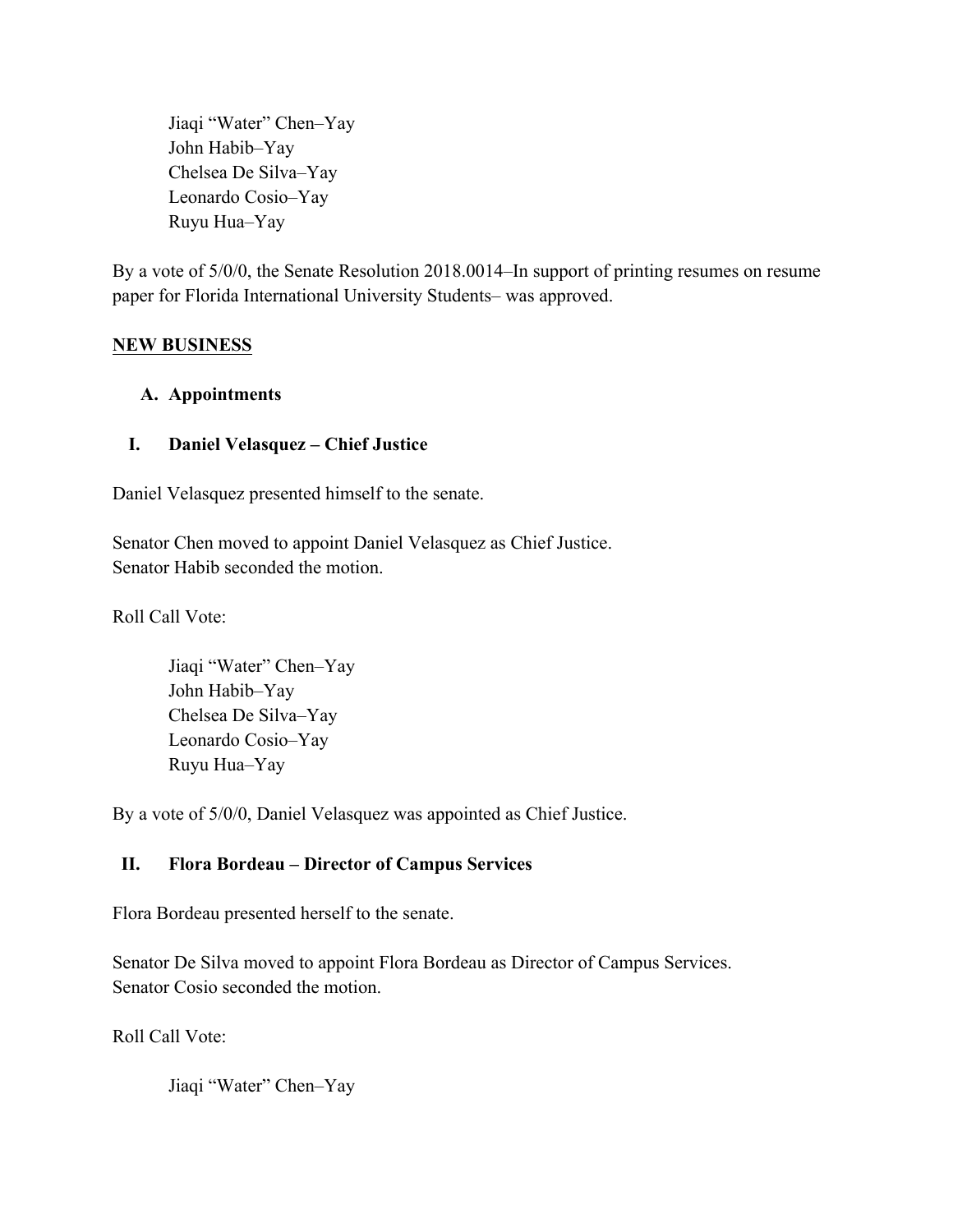John Habib–Yay Chelsea De Silva–Yay Leonardo Cosio–Yay Ruyu Hua–Yay

By a vote of 5/0/0, Flora Bordeau was appointed as Director of Campus Services.

#### **III. Speaker Appointments**

Vice President Espino explained to the senate that they are able to make self nominations and also nominate other senators as well for the Speaker position.

Senator Habib nominated Senator Cosio as Speaker of the Senate. Senator Cosio accepted the nomination.

Vice President Espino made a point of inquiry regarding how the nominated senators should be presented and voted on.

Ms.Adames explained that all nominations should be made, then those senators will each present themselves to the senate, after all the nominees have presented themselves there will be one roll call where the senators will say which senator they would like to appoint as Speaker of the Senate. The senator with the most vote will be appointed for the position.

Senator Chen nominated Senator Habib as Speaker of the Senate. Senator Habib accepted the nomination.

Seeing there were no other nominations each nominee, Senator Cosio and Senator Habib, presented themselves to the senate.

Roll Call Vote:

Jiaqi "Water" Chen–Senator Habib John Habib–Senator Habib Chelsea De Silva–Senator Habib Leonardo Cosio–Senator Cosio Ruyu Hua–Senator Habib

By a vote of 4/1/0, Senator Habib was appointed as Speaker of the Senate.

#### **IV. Speaker Pro Appointments**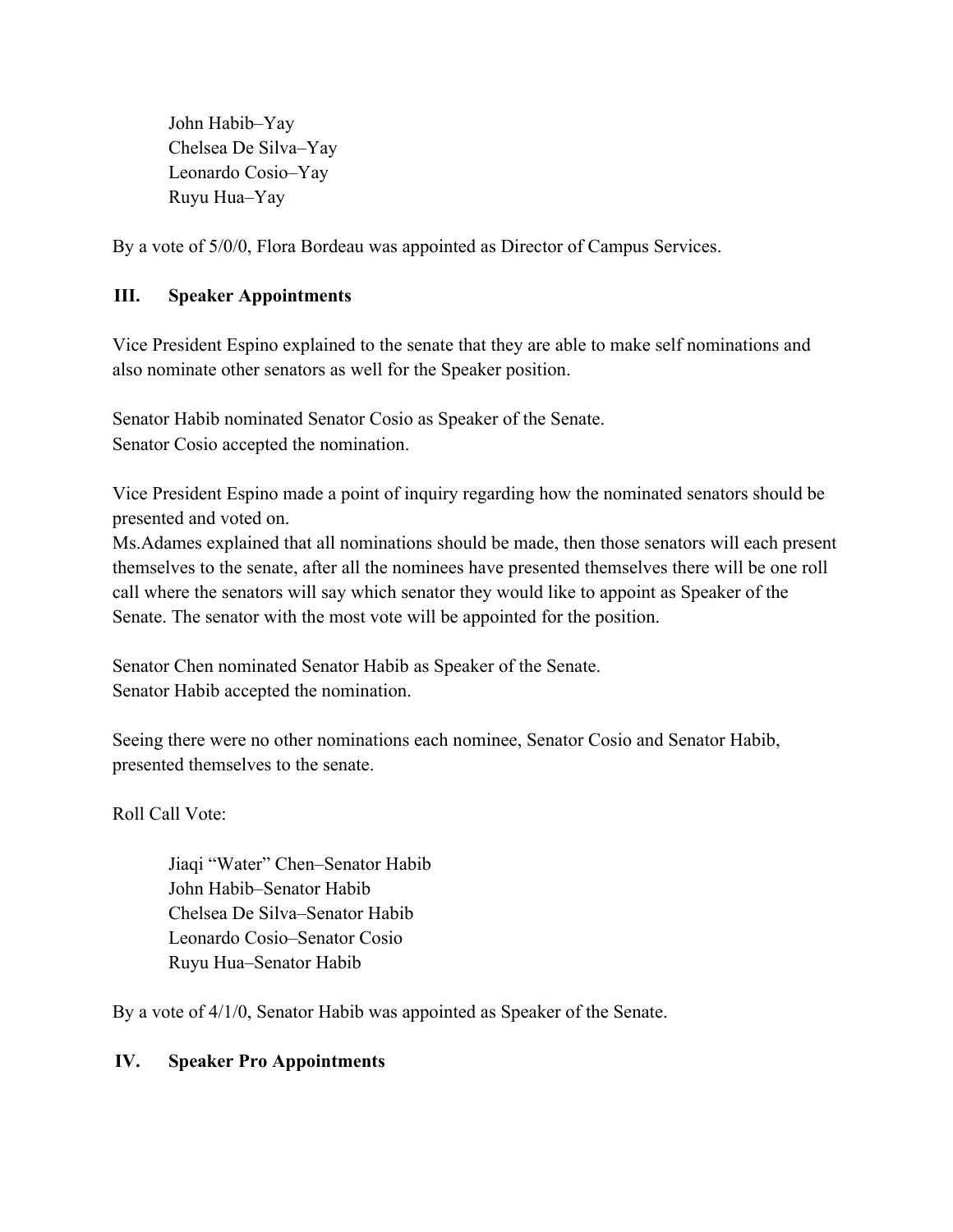Senator Habib nominated Senator Cosio as Speaker Pro-Tempore. Senator Cosio accepted the nomination.

Seeing there were no other nominations for the Speaker Pro-Tempore position, Senator Cosio presented himself to the senate.

Senator De Silva moved to appoint Senator Cosio as Speaker Pro-Tempore. Senator Chen seconded the motion.

Roll Call Vote:

Jiaqi "Water" Chen–Yay John Habib–Yay Chelsea De Silva–Yay Leonardo Cosio–Yay Ruyu Hua–Yay

By a vote of 5/0/0, Senator Cosio was appointed as Speaker Pro-Tempore.

#### **V. Chair Appointments**

Vice President Espino explained that at this time any nomination for the available chair positions–Operational Review, Internal Affairs, Student Advocacy, and Rules, Legislation and Judiciary.

Senator Cosio moved to open discussion at 4:33pm for two minutes. Senator Chen seconded the motion.

Senator Cosio moved to end discussion at 4:35pm. Senator De Silva seconded the motion.

No chair nominations were made.

## **VI. Senate Resolution 2018.0015**

President Noël presented Senate Resolution 2018.0015 to the senate, in support of the Student Body voting on the proposed amendments to the constitution of the Student Government Association.

President Noël answered questions asked regarding the Senate Resolution 2018.0015.